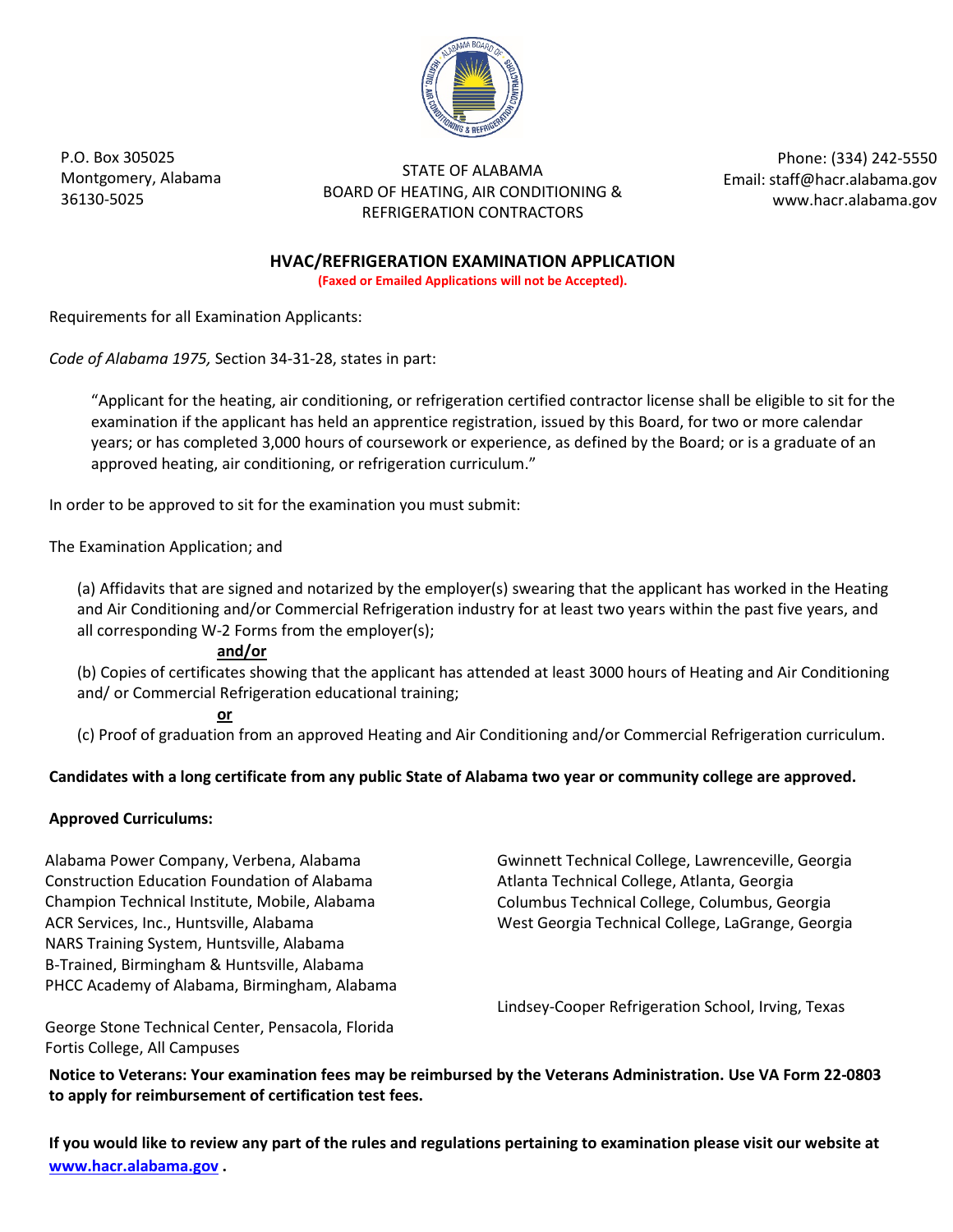

P.O. Box 305025 Montgomery, Alabama 36130-5025

# STATE OF ALABAMA BOARD OF HEATING, AIR CONDITIONING & REFRIGERATION CONTRACTORS

Phone: (334) 242-5550 Email: staff@hacr.alabama.gov www.hacr.alabama.gov

#### **SECTION A: IDENTIFYING AND CONTACT INFORMATION – All applicants must complete this section.**

| 1.                                                        | Name: <u>______________________</u>                                                                                                                                                                                                                                                                                                                                                                                    |       |                         |
|-----------------------------------------------------------|------------------------------------------------------------------------------------------------------------------------------------------------------------------------------------------------------------------------------------------------------------------------------------------------------------------------------------------------------------------------------------------------------------------------|-------|-------------------------|
| Last                                                      | First                                                                                                                                                                                                                                                                                                                                                                                                                  |       | M.I.                    |
| 2.                                                        |                                                                                                                                                                                                                                                                                                                                                                                                                        |       |                         |
|                                                           | Street                                                                                                                                                                                                                                                                                                                                                                                                                 |       |                         |
| City                                                      | County                                                                                                                                                                                                                                                                                                                                                                                                                 | State | Zip code                |
| 3.                                                        |                                                                                                                                                                                                                                                                                                                                                                                                                        |       |                         |
| 6.                                                        |                                                                                                                                                                                                                                                                                                                                                                                                                        |       |                         |
| 7.                                                        | Type of Examination you are applying for: ______HVAC (\$150.00) ______Refrigeration (\$150.00)                                                                                                                                                                                                                                                                                                                         |       |                         |
| 8. If yes, list school name and address below:<br>$\circ$ | Do you have a diploma or certificate issued by an approved training program? ________________________________                                                                                                                                                                                                                                                                                                          |       |                         |
| $\circ$                                                   |                                                                                                                                                                                                                                                                                                                                                                                                                        |       |                         |
| City                                                      |                                                                                                                                                                                                                                                                                                                                                                                                                        | State | Zip Code                |
| $\circ$<br>$\circ$                                        | SECTION B: WORK EXPERIENCE (Attach a copy of your Affidavit of Employment.)<br>9. List all employers to verify your experience. Start with the most recent. You may add additional sheets as needed.<br>If you are applying for examination and have an Apprentice Certificate, enter two years of experience.<br>If you are applying for examination and are taking the Examination, enter three years of experience. |       |                         |
|                                                           |                                                                                                                                                                                                                                                                                                                                                                                                                        |       |                         |
| Employer                                                  | <b>Address</b>                                                                                                                                                                                                                                                                                                                                                                                                         |       | <b>Employment Dates</b> |
| <b>Employer</b>                                           | <b>Address</b>                                                                                                                                                                                                                                                                                                                                                                                                         |       | <b>Employment Dates</b> |
| <b>Employer</b>                                           | <b>Address</b>                                                                                                                                                                                                                                                                                                                                                                                                         |       | <b>Employment Dates</b> |

**As proof of the experience you listed above, submit** *Affidavit of Employment* **form(s) describing your experience. You must submit copies of tax W-2 forms showing full-time employment.**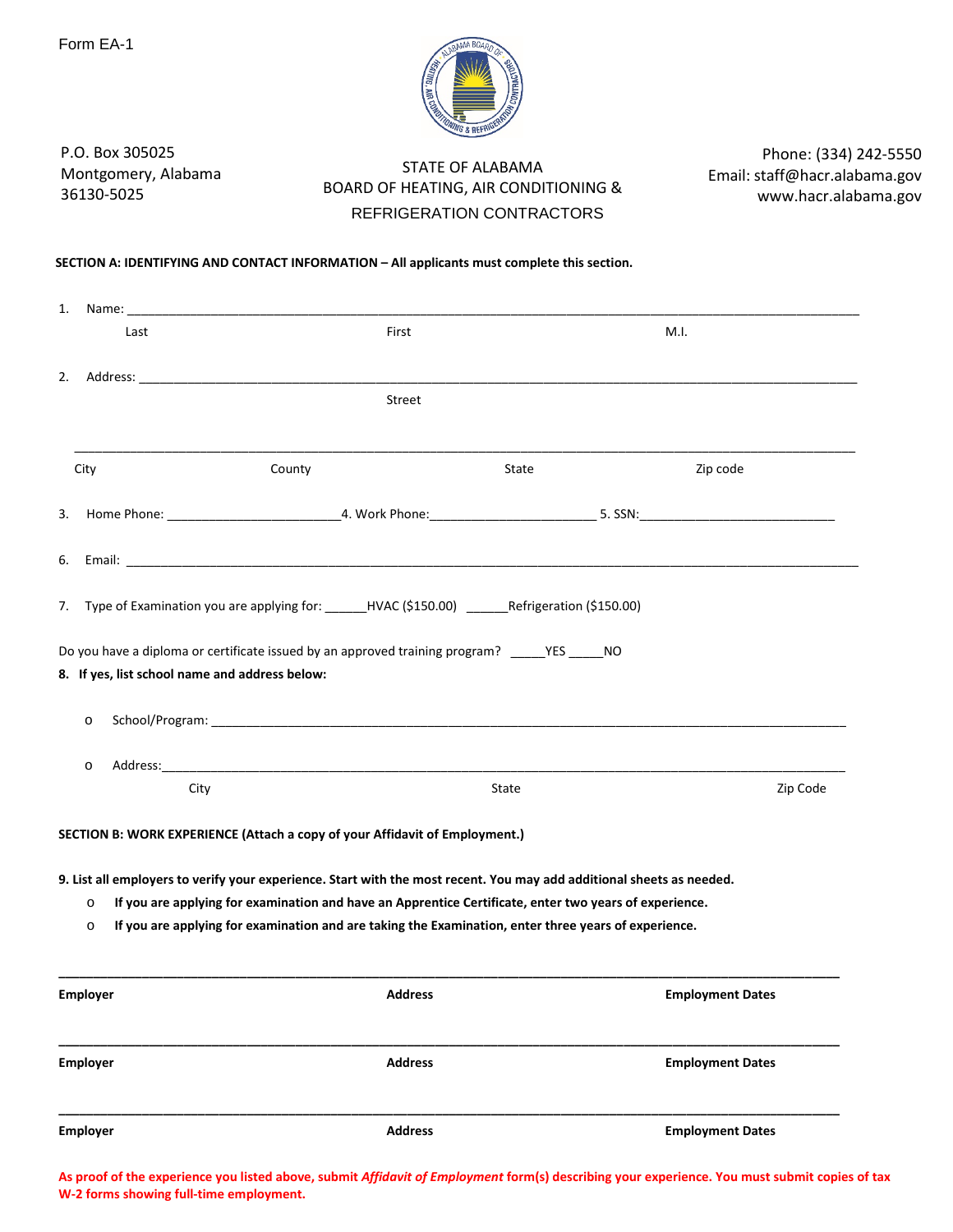Form EA-2



P.O. Box 305025 Montgomery, Alabama 36130-5025

STATE OF ALABAMA BOARD OF HEATING, AIR CONDITIONING & REFRIGERATION CONTRACTORS

Phone: (334) 242-5550 Email: staff@hacr.alabama.gov www.hacr.alabama.gov

## **SECTION C: DISCLOSURES -** *All* **applicants complete this section.**

## **It is a violation of Alabama law to engage or knowingly cooperate in fraud or material deception in order to become licensed, Code of Alabama, 1975, Section 34-31-32.**

10. Have you been the recipient of any administrative penalties regarding your practice in Refrigeration or HVAC in any jurisdictions, such as fines, formal reprimands, license suspension or revocation (except for non-payment of fees), probationary limitations; or have you been a party to a consent agreement containing conditions placed by a board on your professional conduct and practice, including any voluntary surrender of a license?

> Yes \_\_\_\_No If yes, please explain in the space provided below for Board review.

11. Have you ever had or do you now have any disciplinary proceedings or unresolved complaints pending against you in any jurisdiction where you have previously been or are currently authorized to provide Refrigeration or HVAC services?

> Yes No If yes, please explain in the space provided below for Board review.

12. Have you ever been convicted of or entered a plea of guilty or nolo contendere (no contest) to any felony including any offense for which you have received a pardon, in any jurisdiction?

**\_\_\_\_\_\_\_\_\_\_\_\_\_\_\_\_\_\_\_\_\_\_\_\_\_\_\_\_\_\_\_\_\_\_\_\_\_\_\_\_\_\_\_\_\_\_\_\_\_\_\_\_\_\_\_\_\_\_\_\_\_\_\_\_\_\_\_\_\_\_\_\_\_\_\_\_\_\_\_\_\_\_\_\_\_\_\_\_\_\_\_\_\_\_\_\_\_\_\_ \_\_\_\_\_\_\_\_\_\_\_\_\_\_\_\_\_\_\_\_\_\_\_\_\_\_\_\_\_\_\_\_\_\_\_\_\_\_\_\_\_\_\_\_\_\_\_\_\_\_\_\_\_\_\_\_\_\_\_\_\_\_\_\_\_\_\_\_\_\_\_\_\_\_\_\_\_\_\_\_\_\_\_\_\_\_\_\_\_\_\_\_\_\_\_\_\_\_\_ \_\_\_\_\_\_\_\_\_\_\_\_\_\_\_\_\_\_\_\_\_\_\_\_\_\_\_\_\_\_\_\_\_\_\_\_\_\_\_\_\_\_\_\_\_\_\_\_\_\_\_\_\_\_\_\_\_\_\_\_\_\_\_\_\_\_\_\_\_\_\_\_\_\_\_\_\_\_\_\_\_\_\_\_\_\_\_\_\_\_\_\_\_\_\_\_\_\_\_ \_\_\_\_\_\_\_\_\_\_\_\_\_\_\_\_\_\_\_\_\_\_\_\_\_\_\_\_\_\_\_\_\_\_\_\_\_\_\_\_\_\_\_\_\_\_\_\_\_\_\_\_\_\_\_\_\_\_\_\_\_\_\_\_\_\_\_\_\_\_\_\_\_\_\_\_\_\_\_\_\_\_\_\_\_\_\_\_\_\_\_\_\_\_\_\_\_\_\_ \_\_\_\_\_\_\_\_\_\_\_\_\_\_\_\_\_\_\_\_\_\_\_\_\_\_\_\_\_\_\_\_\_\_\_\_\_\_\_\_\_\_\_\_\_\_\_\_\_\_\_\_\_\_\_\_\_\_\_\_\_\_\_\_\_\_\_\_\_\_\_\_\_\_\_\_\_\_\_\_\_\_\_\_\_\_\_\_\_\_\_\_\_\_\_\_\_\_\_ \_\_\_\_\_\_\_\_\_\_\_\_\_\_\_\_\_\_\_\_\_\_\_\_\_\_\_\_\_\_\_\_\_\_\_\_\_\_\_\_\_\_\_\_\_\_\_\_\_\_\_\_\_\_\_\_\_\_\_\_\_\_\_\_\_\_\_\_\_\_\_\_\_\_\_\_\_\_\_\_\_\_\_\_\_\_\_\_\_\_\_\_\_\_\_\_\_\_\_ \_\_\_\_\_\_\_\_\_\_\_\_\_\_\_\_\_\_\_\_\_\_\_\_\_\_\_\_\_\_\_\_\_\_\_\_\_\_\_\_\_\_\_\_\_\_\_\_\_\_\_\_\_\_\_\_\_\_\_\_\_\_\_\_\_\_\_\_\_\_\_\_\_\_\_\_\_\_\_\_\_\_\_\_\_\_\_\_\_\_\_\_\_\_\_\_\_\_\_ \_\_\_\_\_\_\_\_\_\_\_\_\_\_\_\_\_\_\_\_\_\_\_\_\_\_\_\_\_\_\_\_\_\_\_\_\_\_\_\_\_\_\_\_\_\_\_\_\_\_\_\_\_\_\_\_\_\_\_\_\_\_\_\_\_\_\_\_\_\_\_\_\_\_\_\_\_\_\_\_\_\_\_\_\_\_\_\_\_\_\_\_\_\_\_\_\_\_\_**

Yes No If yes, please explain in the space provided below for Board review.

**To assure consideration of your license application at the next Board meeting, the Board office must receive all of these items no later than 4:30 PM ten full working days before the Board's meeting date:**

**• Completed, signed and notarized application form**

**• Fee payment**

**• All required supporting documentation.**

**Applications that are not complete within twelve (12) months of filing may be considered abandoned and discarded. The Board office will attempt to notify you before discarding an abandoned application.**

**If your application is approved by the Board, please allow 4-8 weeks to receive your license.**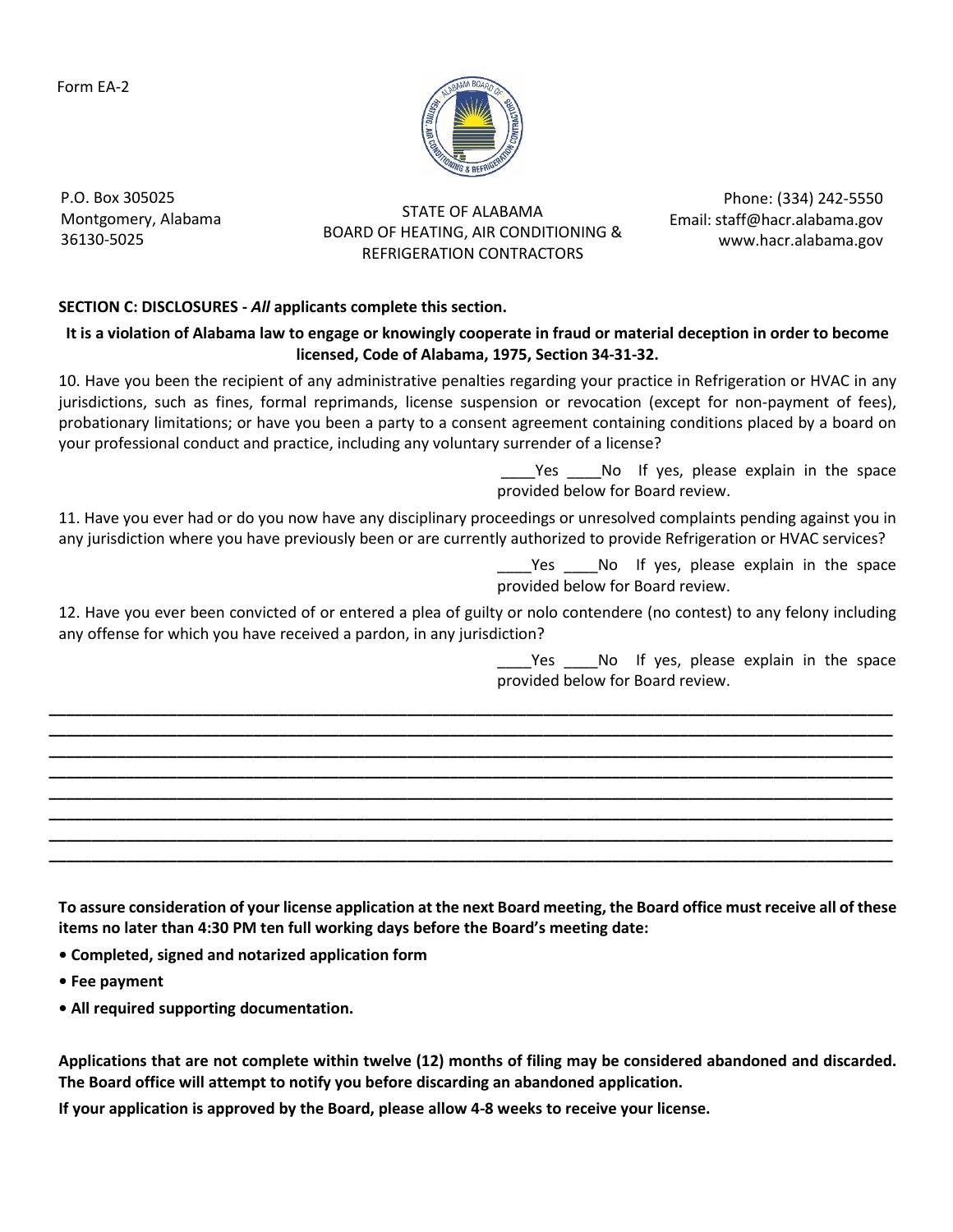#### **AFFIDAVIT**

**I, the applicant named herein, do declare and affirm under penalty of perjury that the foregoing information is true and complete to the best of my knowledge and belief. I hereby consent to the release of any information, by any person having such information, to the Board of Heating, Air Conditioning & Refrigeration Contractors regarding my education, background, or qualifications to be licensed. I understand that the Board will use such information in considering my application(s) to practice in Alabama. I hereby release and hold harmless from liability any person who in good faith provides any such information to the Alabama Board of Heating, Air Conditioning & Refrigeration Contractors**

| <b>APPLICANT SIGNATURE:</b> | $\sim$ $\sim$ $\sim$ |  |
|-----------------------------|----------------------|--|
|                             |                      |  |

**) )** 

**County of\_\_\_\_\_\_\_\_\_\_\_\_\_\_\_\_\_\_\_\_\_\_\_\_\_\_\_\_\_\_ )** 

**State of \_\_\_\_\_\_\_\_\_\_\_\_\_\_\_\_\_\_\_\_\_\_\_\_\_\_\_\_\_\_\_ )** 

**Sworn or affirmed before me a Notary Public this\_\_\_\_\_day of, 20 \_\_\_\_.** 

**My commission expires on\_\_\_\_\_\_\_\_\_\_\_\_\_\_\_\_\_\_.**

**\_\_\_\_\_\_\_\_\_\_\_\_\_\_\_\_\_\_\_\_\_\_\_\_\_\_\_\_\_\_\_\_\_\_\_\_\_\_\_\_\_**

**Notary Public**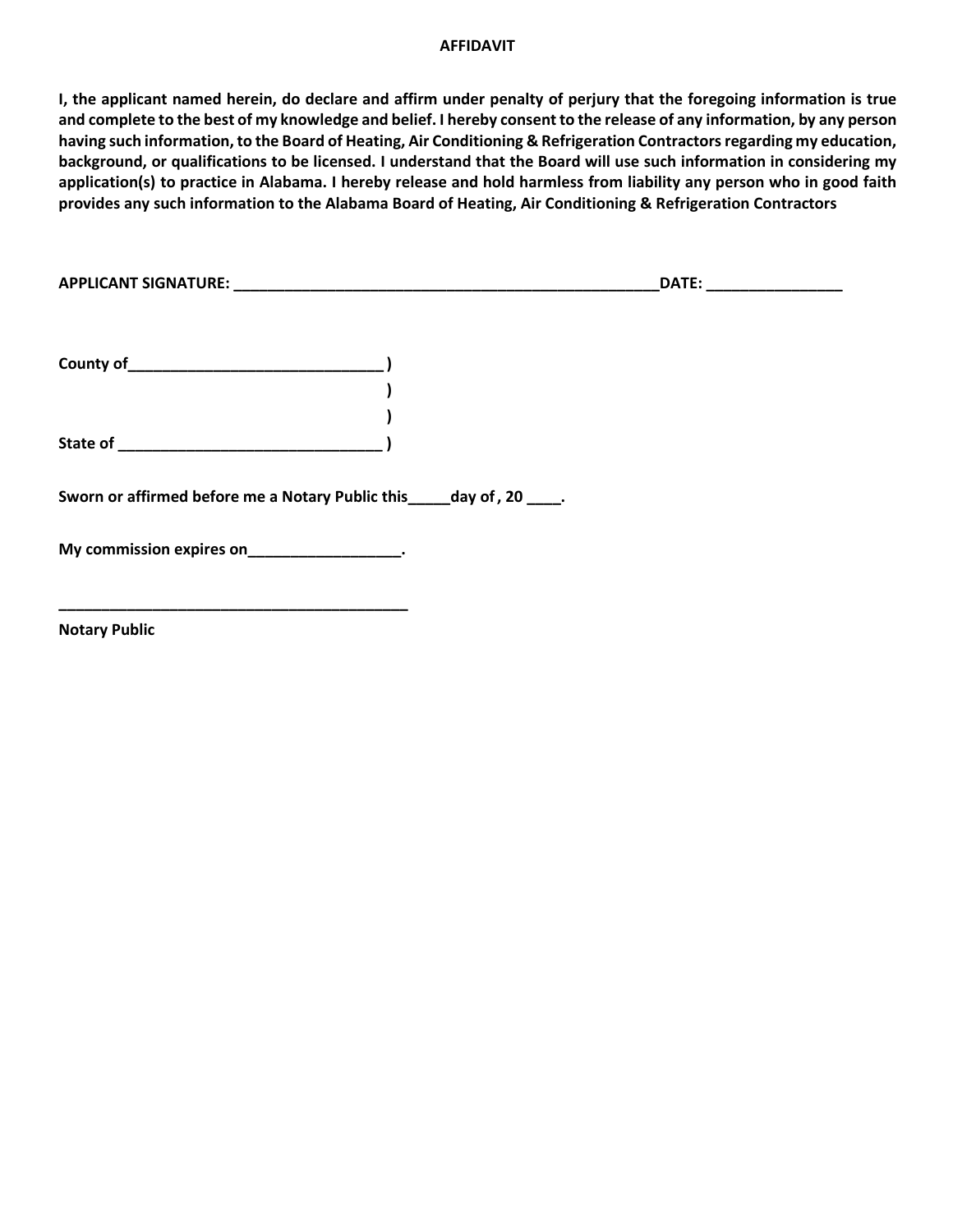## **SECTION D: CITIZENSHIP**

CITIZENSHIP This section to be completed in compliance with Ala. Code § 34-14A-7 and Ala. Code § 31-13-7.

I declare under penalty of perjury, under the laws of the State of Alabama that all statements contained in this application, and any accompanying documents, are true and correct, with full knowledge that all statements made in this application are subject to investigation and that any false or dishonest answer to any question may be grounds for denial or subsequent revocation of my license or application.

This section must be completed by the individual applicant. Answer only question "1" or "2".

1. Are you a citizen of the United States?

\_\_\_Yes \_\_\_No If "yes," please read the declaration below, sign, and continue to section 2. If "no," see question 2 below.

## PROVIDE PROOF OF CITIZENSHIP BY SUBMITTING ONE OF THE ITEMS LISTED ON ATTACHMENT

I hereby declare that I am a citizen of the United States of America and, I sign this declaration under penalties of perjury; making a false, fictitious, or fraudulent statement or representation in this declaration is perjury in the second degree pursuant to Ala. Code § 13A-10-102.

\_\_\_\_\_\_\_\_\_\_\_\_\_\_\_\_\_\_\_\_\_\_\_\_\_\_\_\_\_\_\_\_\_\_\_\_\_\_\_\_\_\_\_\_\_\_\_\_\_\_\_\_\_\_\_\_\_\_\_\_\_\_\_\_\_\_\_\_\_\_\_\_\_

Signature of Applicant Date Date Date Date Date

**-OR-**

2. If you are **NOT** a citizen of the United States, are you an alien who is lawfully present in the United States of America?

Yes No If "yes," please read the declaration below and sign.

PROVIDE PROOF OF LAWFUL PRESENCE BY SUBMITTING ONE OF THE ITEMS LISTED ON ATTACHMENT

I hereby declare that I am an alien lawfully present in the United States of America.

I sign this declaration under penalties of perjury; making a false, fictitious, or fraudulent statement or representation in this declaration is perjury in the second degree pursuant to Ala. Code § 13A-10-102.

\_\_\_\_\_\_\_\_\_\_\_\_\_\_\_\_\_\_\_\_\_\_\_\_\_\_\_\_\_\_\_\_\_\_\_\_\_\_\_\_\_\_\_\_\_\_\_\_\_\_\_\_\_\_\_\_\_\_\_\_\_\_\_\_\_\_\_\_\_\_\_\_\_

Signature of Applicant Date Date Date Date Date

**Examination fees are \$150.00 per examination. If you are applying for both the HVAC and Refrigeration exams at once you will be billed \$300.00. Once this application has been processed by the Board, you will receive information concerning scheduling the exam. The board only accepts credit cards, money orders, or cashiers checks. All payments are non-refundable.**

**Card Number: \_\_\_\_\_\_\_\_\_\_\_\_\_\_\_\_\_\_\_\_\_\_\_\_\_\_\_\_\_\_\_\_\_\_\_\_\_\_\_\_\_\_\_\_\_\_\_\_\_\_\_Exp Date: \_\_\_\_\_\_\_\_CVV2: \_\_\_\_\_\_\_** 

**Be advised there is a 4% convenience fee added to all card transactions. The fee may show as an iGov charge.**

**Signature (Required for credit card processing) Letter and** *Legislature* **(Date: 2001)</del> <b>Date: Date: 2002**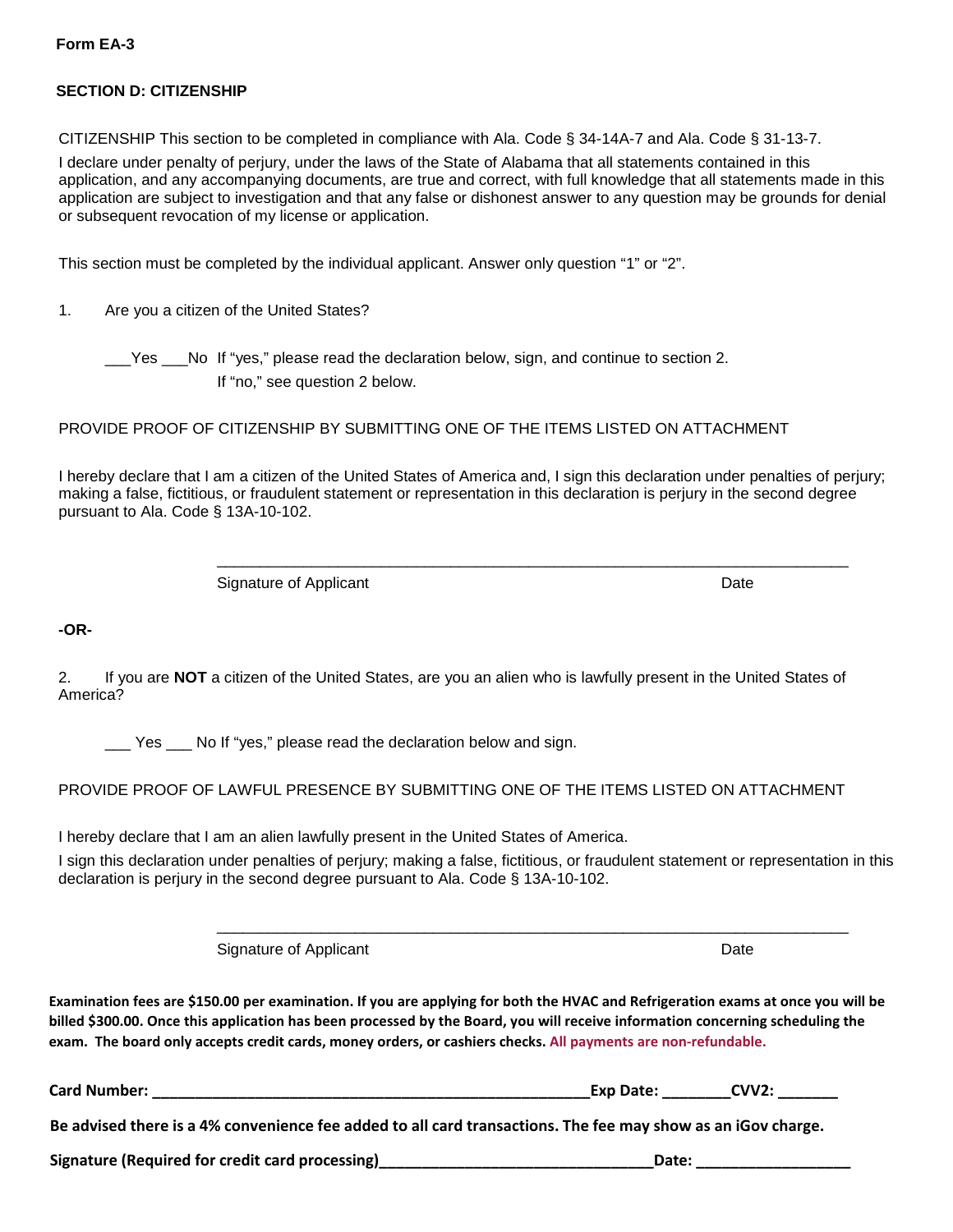#### **PROOF OF CITIZENSHIP Code of Alabama 1975, Section 31-13-29(g) From Act 2012-491**

- **1. A driver's license or non-driver identification card issued by the Alabama Department of Public Safety or the equivalent governmental agency of another state within the United States, provided that the governmental agency of another state within the United States requires proof of lawful presence in the United States as a condition of issuance of the driver's license or non-driver identification card.**
- **2. A birth certificate indicating birth in the United States or one of its territories.**
- **3. Pertinent pages of a United States valid or expired passport identifying the person and the person's passport number, or the person's United States passport.**
- **4. United States naturalization documents of the number of the certificate of naturalization.**
- **5. Other documents or methods of proof of United States citizenship issued by the federal government pursuant to the Immigration and Nationality Act of 1952, as amended.**
- **6. Bureau of Indian Affairs card number, tribal treaty card number, or tribal enrollment number.**
- **7. A consular report of birth abroad of a citizen of the United States of America.**
- **8. A certificate of citizenship issued by the United States Citizenship and Immigration Services.**
- **9. A certification of report of birth issued by the United States Department of State.**
- **10. An American Indian card, with KIC classification, issued by the United States Department of Homeland Security.**
- **11. Final adoption decree showing the person's name and United States birthplace.**
- **12. An official United States military record of service showing the applicant's place of birth in the United States.**
- **13. An extract from a United States hospital record of birth created at the time of the person's birth indicating the place of birth in the United States.**
- **14. AL-verity.**
- **15. A valid Uniformed Services Privileges and Identification Card.**
- **16. Any other form of identification that the Alabama Department of Revenue Authorizes, through an administrative rule promulgated pursuant to the Alabama Administrative Procedure Act, to be used to demonstrate or confirm a person's United States citizenship or lawful presence in the United States, provided that the identification requires proof of lawful presence in the United States as a condition of issuance.**

**PROOF LAWFUL PRESENCE OF NON-CITIZEN Code of Alabama 1975, Section 31-13-3-(10) [Law Desk]**

- **1. A valid, unexpired Alabama driver's license.**
- **2. A valid, unexpired Alabama non-driver identification card.**
- **3. A valid tribal enrollment card or other form of tribal identification bearing a photograph or other biometric identifier.**
- **4. Any valid United States federal or state government issued identification document bearing a photograph or other biometric identifier, if issued by an entity that requires proof of lawful presence in the United States before issuance.**
- **5. A foreign passport with an unexpired United States Visa and a corresponding stamp or notation by the United States Department of Homeland Security indicating the bearer's admission to the United States.**
- **6. A foreign passport issued by a visa waiver country with the corresponding entry stamp and unexpired duration of stay annotation or an I-94W form by the United States Department of Homeland Security indicating the bearer's admission to the United States.**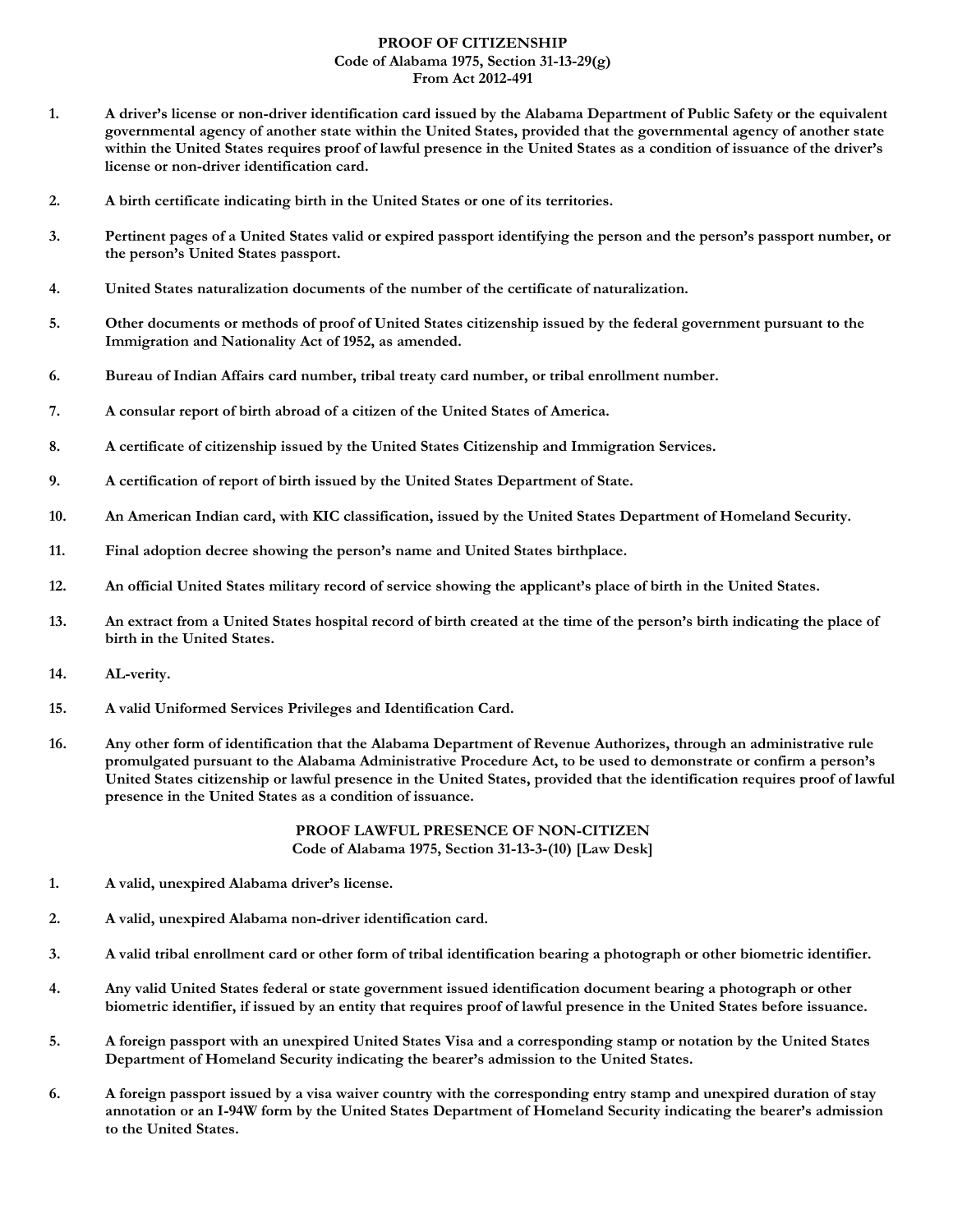# **AFFIDAVIT OF EMPLOYMENT**

**SECTION A: APPLICANT INFORMATION: (Applicant completes this section and sends to each employer. You may duplicate the form as needed.)** 

| 1. | Name: |              |      |
|----|-------|--------------|------|
|    | Last  | <b>First</b> | M.I. |

**The above-named applicant has applied to the Alabama HACR Board for licensure. The applicant's licensed supervisor must complete and sign Section B, have it notarized and return it to Board at address above. For purposes of this affidavit, the following definitions apply:**

- o **Supervision Control and oversight by a master licensee who is an owner or full-time employee of the entity providing services. A supervising HACR licensee is responsible and accountable for the work performed under the supervising master licensee's license.**
- o **HACR services The design, installation, construction, maintenance, service, repair, alteration, or modification of a product or of equipment including gas piping in heating and air conditioning, refrigeration, ventilation, or process cooling or heating systems.**
- o **Refrigeration services Refrigeration services include but are not limited to commercial refrigeration design, installation, construction, maintenance, service, repair, alteration, or modification of a product or of equipment including walk in coolers, reach in coolers, commercial refrigerators and freezers, etc.**

**\*Please note that commercial ice machines are exempt from licensing. Commercial range hoods are not subject to minimum standards set by this Board. For more information regarding range hoods please contact the Fire Marshall.**

## **SECTION B: EMPLOYER INFORMATION (to be filled out and signed by employer)**

|                                                                                                            | 2. License Type (check one): ______ HVAC Contractor ________ Refrigeration Contractor |          |
|------------------------------------------------------------------------------------------------------------|---------------------------------------------------------------------------------------|----------|
| 3. License Number(s): ___________________________________Licensing State: ________________________________ |                                                                                       |          |
|                                                                                                            | <b>Street</b>                                                                         |          |
| City                                                                                                       | <b>State</b>                                                                          | Zip code |
|                                                                                                            |                                                                                       |          |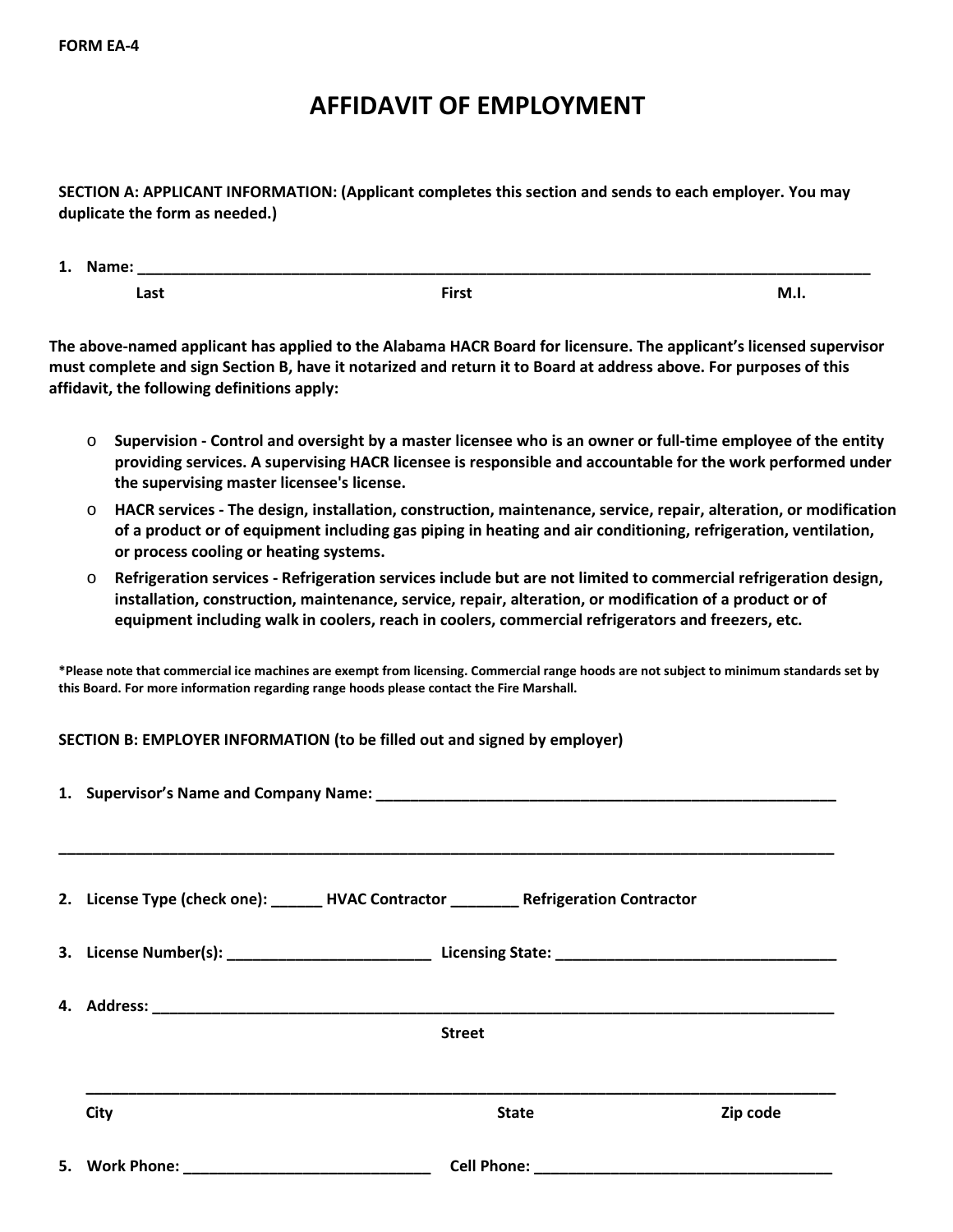| 7. The applicant was under my supervision from:_____________ to: ___________                               |  |  |  |
|------------------------------------------------------------------------------------------------------------|--|--|--|
|                                                                                                            |  |  |  |
| 9. Job Duties: (List a DETAILED description of at least four job dutiesuse additional pages if necessary.) |  |  |  |
| 1.                                                                                                         |  |  |  |
| 2.                                                                                                         |  |  |  |
| 3.                                                                                                         |  |  |  |
|                                                                                                            |  |  |  |
| 4.                                                                                                         |  |  |  |
|                                                                                                            |  |  |  |

I, the supervisor named herein, do declare and affirm under penalty of perjury that the foregoing information is true and complete to the best of my knowledge and belief.

|                                                                                  | $)$ SS. |  |
|----------------------------------------------------------------------------------|---------|--|
|                                                                                  |         |  |
|                                                                                  |         |  |
| Sworn or affirmed before me a Notary Public this ______ day of ______, 20______. |         |  |
| My commission expires on________________________.                                |         |  |
|                                                                                  |         |  |

**Notary Public**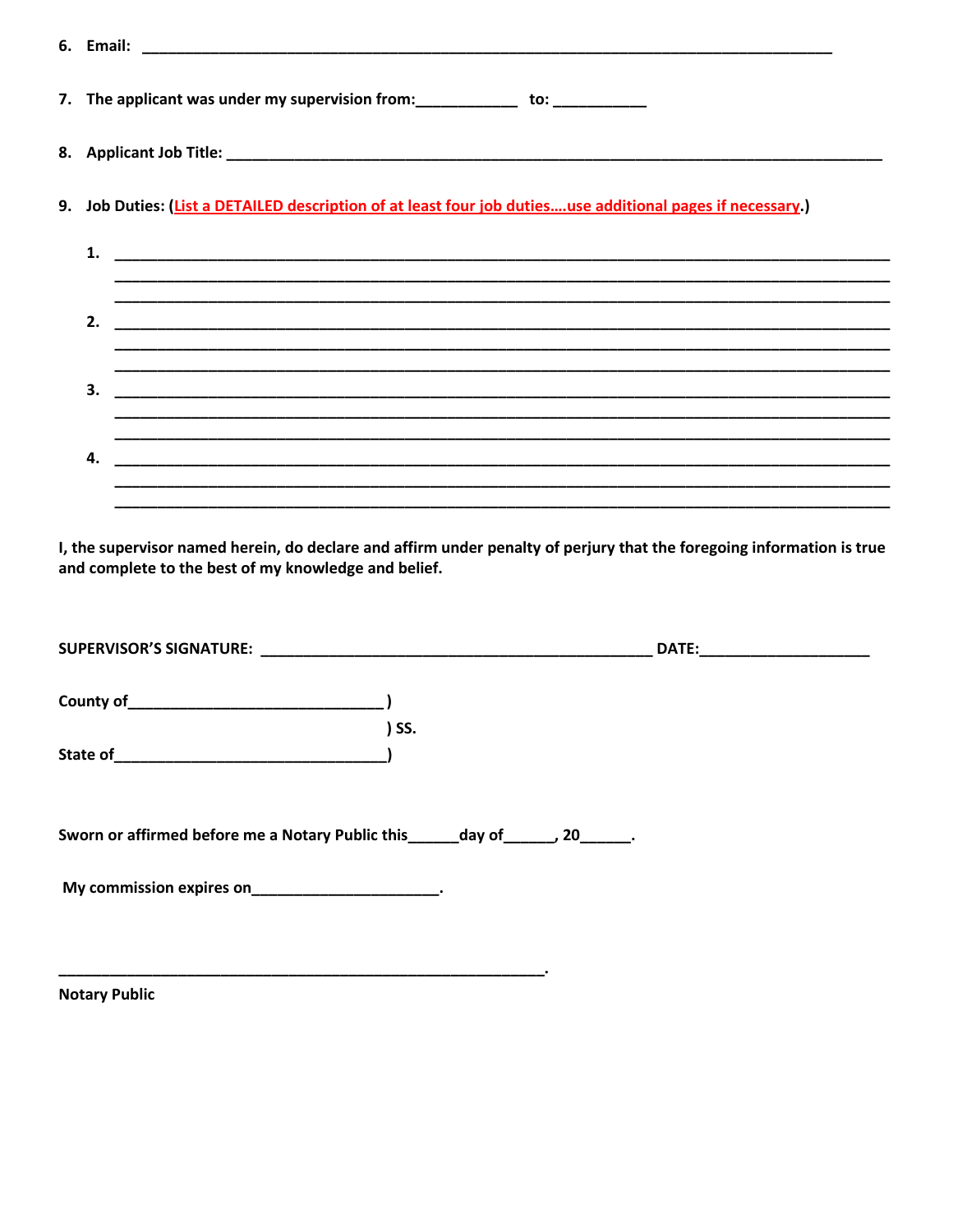# **HVAC Exam References**

Your examination has been developed using the reference materials listed below. This examination is administered in an open book format which means you are permitted to bring these references with you into the testing center.

You may add permanent tabs or may highlight in your book; however, you may NOT write any notes in your references other than formulas. Books with notes in them will not be permitted to be used during testing.

**International Residential Code**, 2015. International Code Council, 4051 West Flossmoor Road, Country Club Hills, IL 60478

**Laws, Rules and Regulations of the State of Alabama Board of Heating, Air Conditioning & Refrigeration Contractors**, 2009. Available at **http://www.hacr.alabama.gov**. Candidate printed versions permitted in testing room.

**Residential Duct Systems, Manual D**, 3rd, Version 1.10. ISBN: 1-892765-50-0. Air Conditioning Contractors of America, 2800 Shirlington Road, Suite 300, Arlington, VA 2206.

**Residential Load Calculations, Manual J, Abridged Edition**, 8th, Version 1.10. ISBN: 978-1-892765-35-7. Air Conditioning Contractors of America, 2800 Shirlington Road, Suite 300, Arlington, VA 2206.

**Refrigeration & Air Conditioning Technology**, 9 th. ISBN: 978-1-111-64447-5. Delmar Publishing, PO Box 6904, Florence, KY 41022.  $\mathbb{Z}^{\text{th}}$  Edition also allowed in testing room.

**ACCA Ductulator**, 2013. Air Conditioning Contractors of America, 2800 Shirlington Road, Suite 300, Arlington, VA 2206. **or** 

**Trane Ductulator**, 2013. Trane, FL

**NASCLA Contractors Guide to Business, Law and Project Management**, Basic, 13 th Edition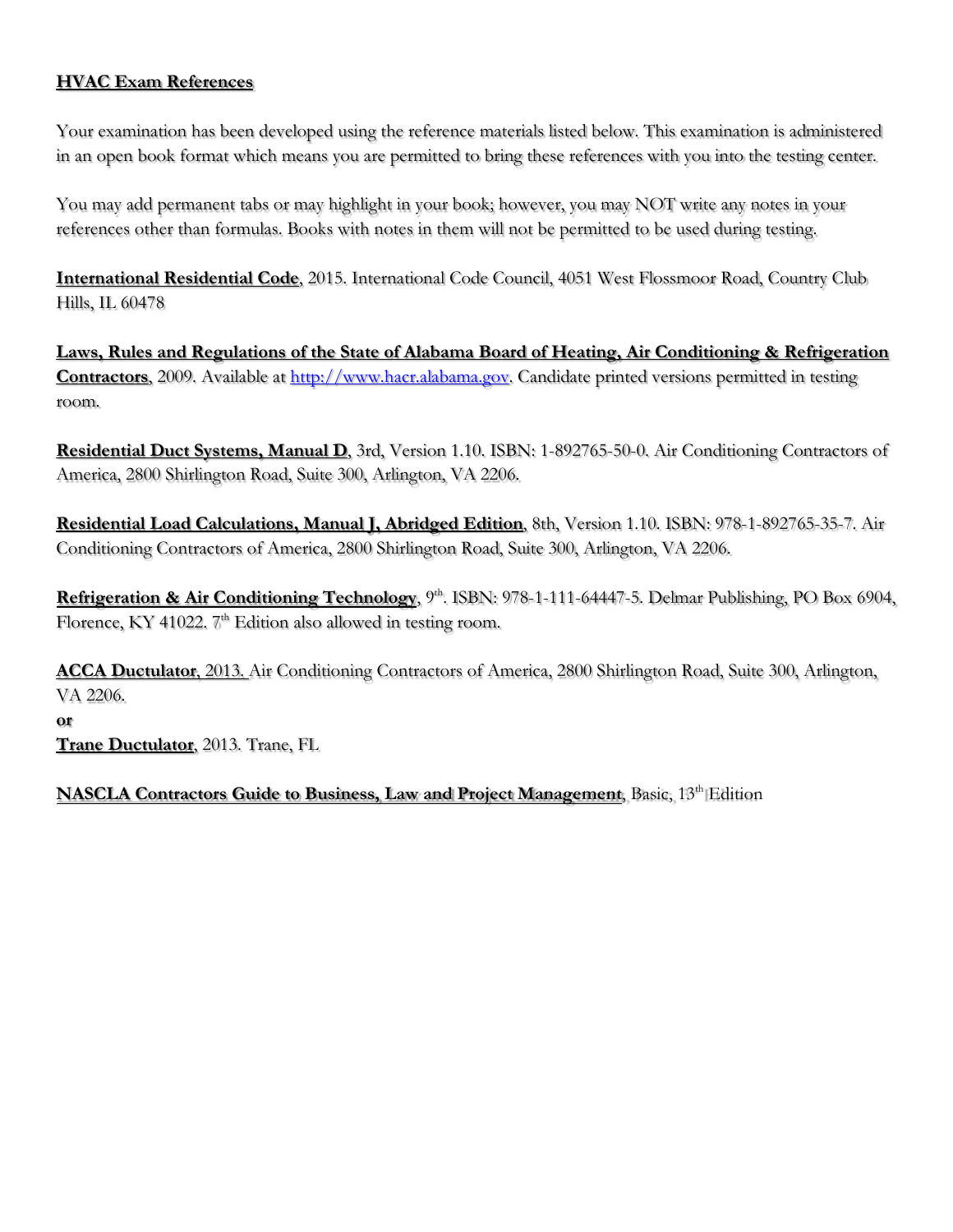## **Refrigeration Exam References**

Your examination has been developed using the reference materials listed below. This examination is administered in an open book format which means you are permitted to bring these references with you into the testing center.

You may add permanent tabs or may highlight in your book; however, you may NOT write any notes in your references other than formulas. Books with notes in them will not be permitted to be used during testing.

**Code of Federal Regulations, Title 29, Part 1926**, 2012. ISBN: 9780160911576. Superintendent of Documents, P. O. Box 371954, Pittsburg, PA 15250-7954. Available a[t http://bookstore.gpo.gov.](http://bookstore.gpo.gov/) Candidate printed versions permitted in testing room.

**International Mechanical Code**, 2015. International Code Council, 4051 West Flossmoor Road, Country Club Hills, IL 60478

**Laws, Rules and Regulations of the State of Alabama Board of Heating, Air Conditioning & Refrigeration Contractors**, 2009. Available at [http://www.hacr.alabama.gov.](http://www.hacr.alabama.gov/) Candidate printed versions permitted in testing room.

**Refrigeration & Air Conditioning Technology**, 9 th. ISBN: 978-1-111-64447-5. Delmar Publishing, PO Box 6904, Florence, KY 41022.  $\mathbb{Z}^{\text{th}}$  Edition also allowed in testing room.

# **NASCLA Contractors Guide to Business, Law and Project Management**, Basic,13th Edition